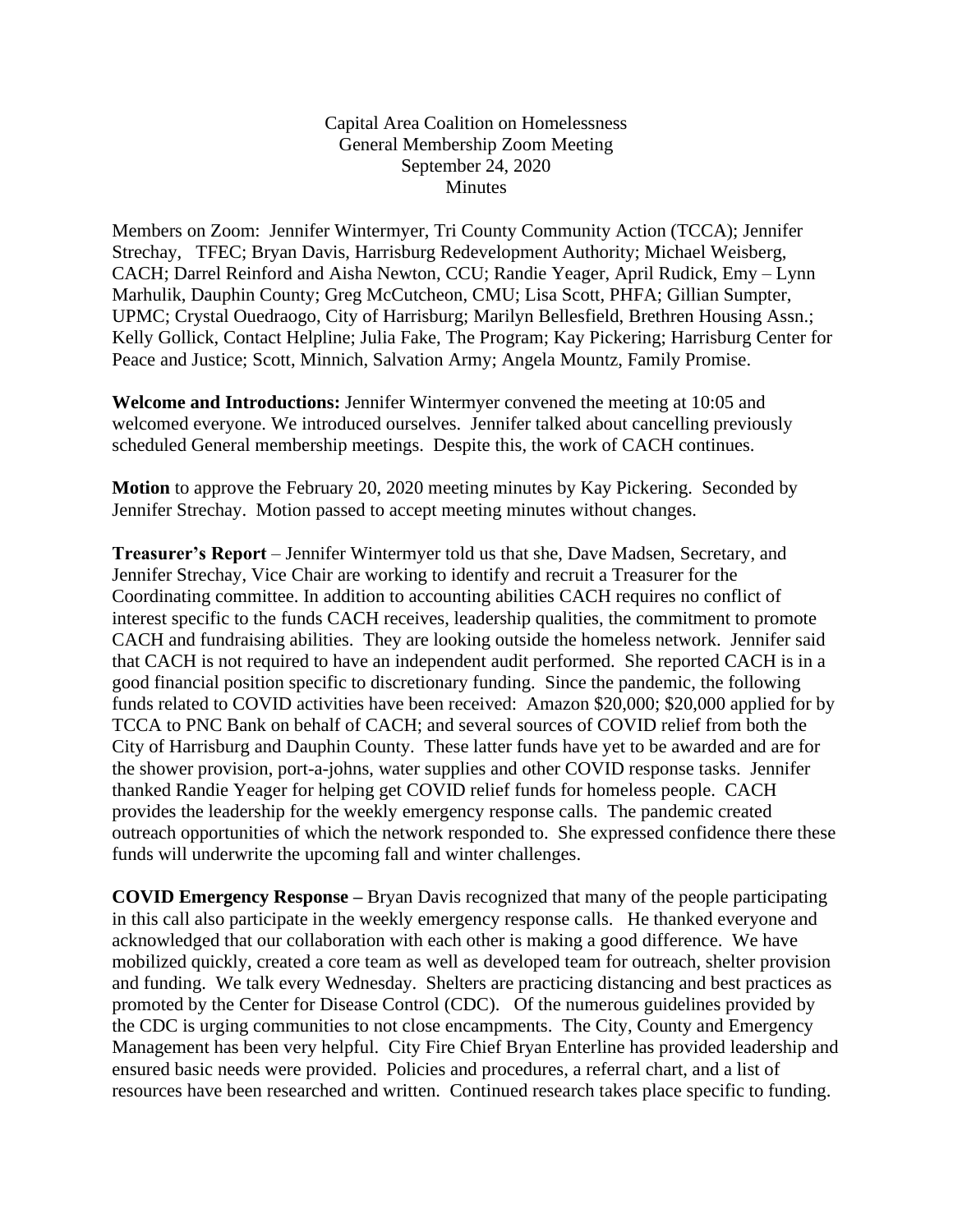Specific people who have played a crucial role were called out in appreciation for their roles: Specific people were recognized for their roles in all this work: Randie Yeager, April Rudick, Crystal Ouedraogo and Darrel Reinford are just a few and thank you very much. The work continues with an increase in community engagement. We talked more about the groundwork, the benefits of having the Coordinated Entry Assessment (CES) in place

## *Committee Reports*

Faith-based Initiatives – Jennifer Wintermyer said that Denise Britton will continue to chair this committee. Denise left the directorship of Shalom House and now leads Shalom Properties. Kyla Harvey is the new director of Shalom House. This committee has not met recently.

Prevention and Housing – Jennifer Wintermyer reported that Maria Chainos is no longer chair of the Prevention committee since she retired from UPMC. She welcomed Gillian Sumpter as the new chair of the Prevention committee. These two committees are combining their efforts. Gillian thanked everyone for having trust in her and Mike Weisberg thanked her. The committees are working in partnership with other community agencies in the eviction moratorium. They are concentrating on prevention activities to keep people in their homes. There is a Pennsylvania Housing Alliance funded eviction prevention/mediation pilot program in Dauphin County. Some of the partners include the Dauphin County Bar Association, Mid Penn Legal Services and Christian Churches United. Mike explained the pilot program that requires mediation between the landlord and tenant, and the development of a repayment plan. He said that the Capital Region Property Owner Association (CRPOA) report that 32 – 40% of their tenants are five or more months behind in rent. Census did a survey that states in July 2020 40% of Pennsylvanians were 3 or more months behind in their rent. He urged us to write our legislators soon regarding this situation. The committee are also developing Prevention allocation for people in these situations. He described some of the criteria being considered: eviction proceeding in place, health conditions and homelessness history. Mike also reported the difficulty eligible 811 applicants must identify affordable properties. The committee is appealing to both the Harrisburg and the Dauphin County Housing Authorities to apply for addition 811 vouchers in response to a recent HUD Notice of Funding Availability. The Landlord Mitigation fund continues to be worked on by the committee. They are working from the Coordinated Entry and Assessment Referral (CEAR) Tool. Training will be offered to participating agencies in the fund. Mike recommends a housing study be conducted to identify how many units are needed to house people. Darrel Reinford told us that CCU will hire additional staff to administer the Homeless Prevention funds. He talked about the CARES rent relief applications must be submitted by September 30, 2020. CCU has been recognized for getting the rental assistance out to needy people; some counties in Pennsylvania not accessing these PHFA dollars.

Coordinated Entry System (CES) – Marilyn Bellesfield updated us that we will enter pilot program status for our revised coordinated entry October 1, 2020. Contact/Helpline's 2-1-1 began September 1<sup>st</sup> as the CES access site and taking calls from people in a housing crisis. CCU works closely with 2-1-1 receiving referrals and conducting an assessment of people to be placed on the CES waiting list. These folks are prioritized for housing placement. Marilyn urged providers to refer people to 2-1-1, not specific programs. Aisha Newton and Alyson Long